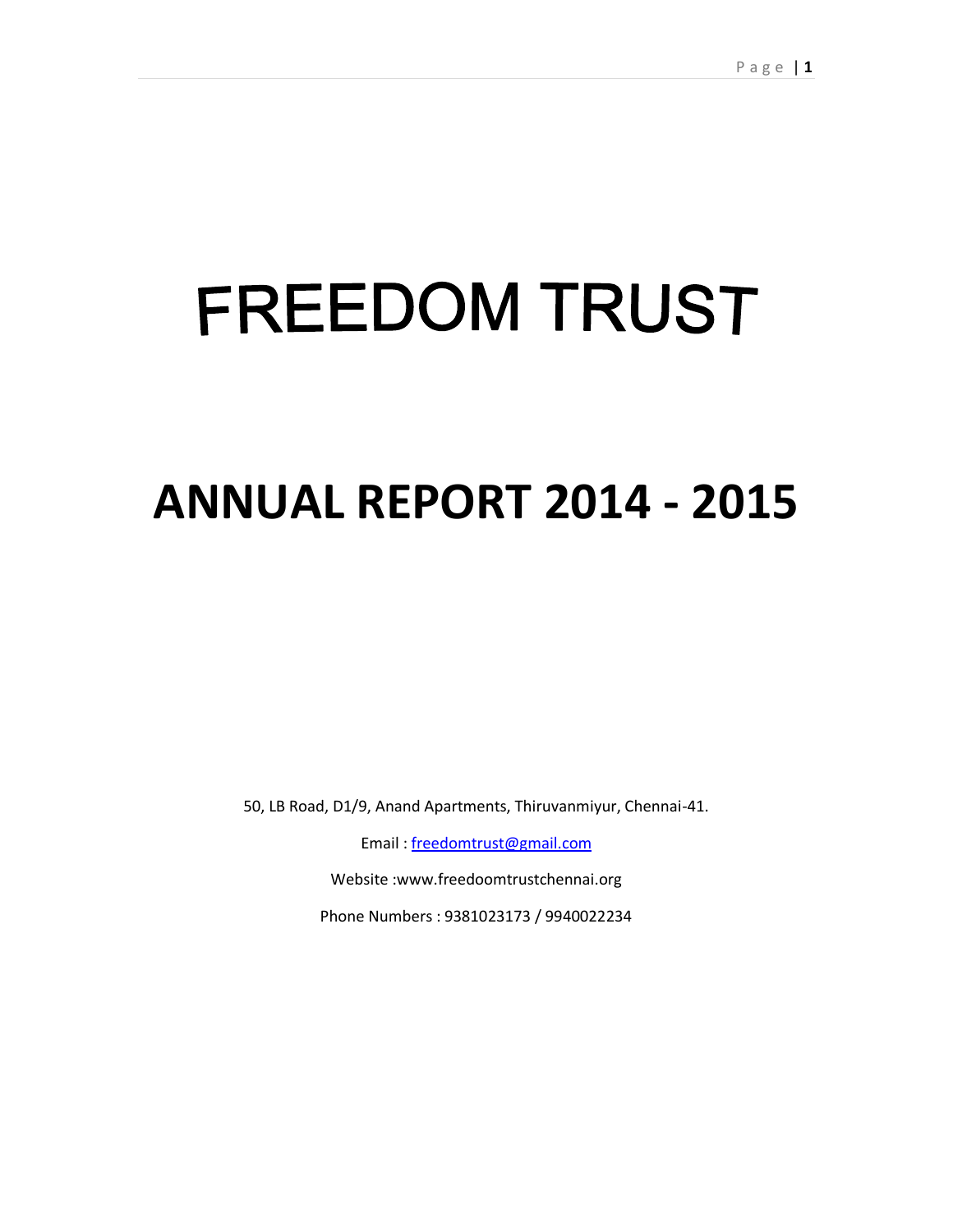

### …breaking records!!

**History:** Freedom Trust was founded in the year 1997 to cater to the needs of the physically challenged by Physical Medicine & Rehabilitation Specialist Dr. Sunder. Over the years, the trust has provided mobility aids like wheel chairs, tricycles and orthoses to over 15000 disabled persons. Under its talent promotion "Sishupunarjanmam" scheme over 40 exceptionally talented special children (visually impaired, hearing & speech impaired) have been given scholarship and training.

Our projects & performance for the year 2014 – 2015

#### **GRAM VIKALANG PUNARJANMAM**

Mobility is very important; to make a child go to school, to enable a student travel to college, and to make a worker go to office. Orthoses, or in layman's terms, calipers are appliances given to paralyzed or weak limbs fit to the children on a custom made basis, enabling them to walk erect. Handicapped persons in rural areas cannot afford to come to the city or towns where qualified rehabilitation teams are situated; they neglect their handicap and later develop deformities which are difficult to correct, except by surgical means.

In this background, Freedom Trust has been relentlessly working for the cause of such physically challenged persons living in rural areas and has helped them with mobility aids. This year, Freedom trust extended it s support to outreach programs in Kamarajapuram near Chennai, Padianallur, Spastic Society of Tamilnadu in Royapuram & Ayanavaram, Madhuram Narayan Centre, Chennai, Neyveli, Padianallur, Polambakkam, Erode, Parukkal, Virudunagar, Tuticorin, Trichi & Tirunelveli**. THIS IS A RECORD NUMBER OF CAMPS AS WELL AS BENEFICIARIES FOR OUR TRUST**

| Date      | Place of camp              | <b>Beneficiaries</b> | Nature of camp |
|-----------|----------------------------|----------------------|----------------|
|           | 20.7.14   Amar Seva Sangam | 62                   | Assessment     |
| $31.7.14$ | Padianallur                | 73                   | Assessment     |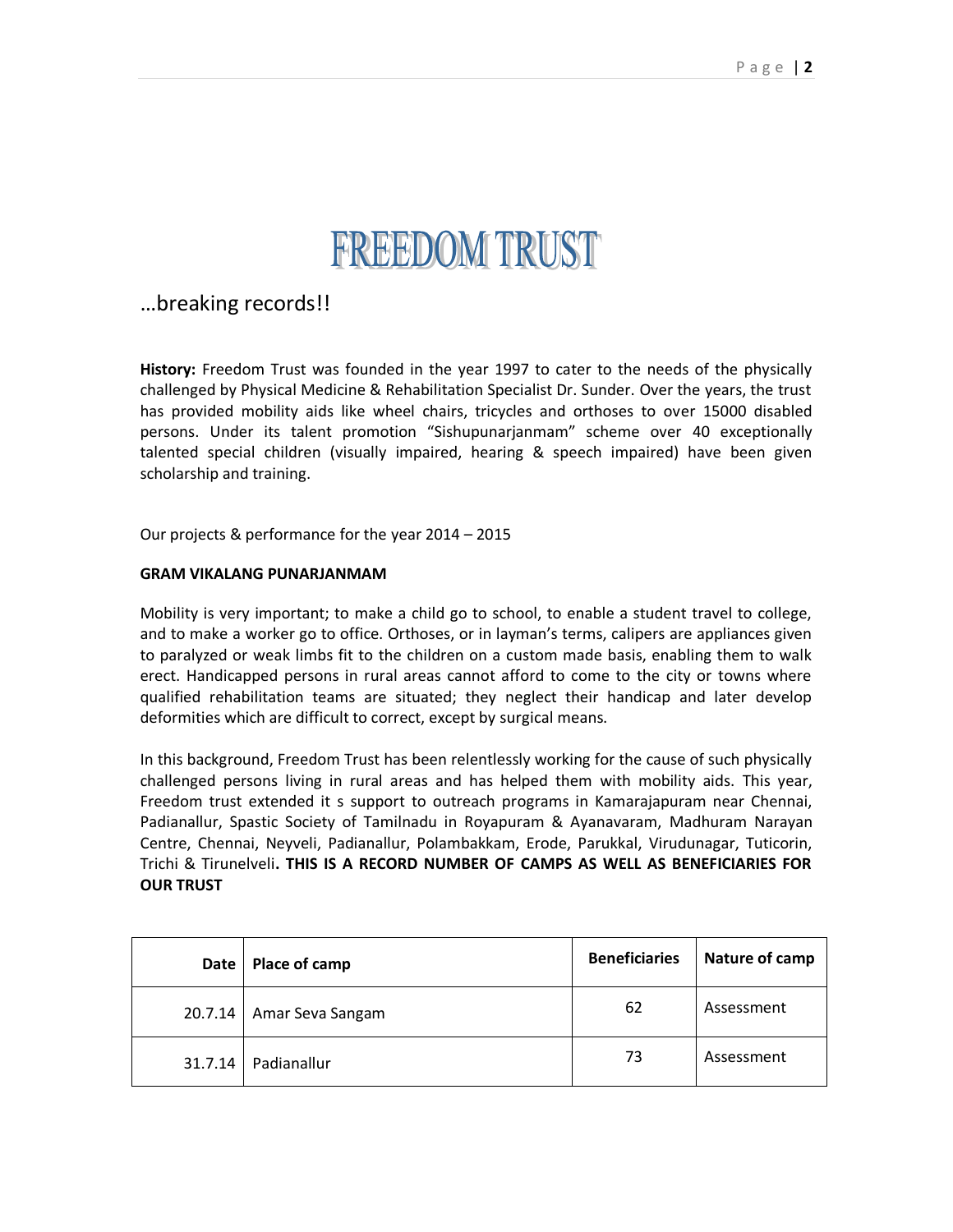| 31.8.14                | Polambakkam                  | 25  | Assessment |
|------------------------|------------------------------|-----|------------|
| 9.10.14                | Spastn Royapuram, Ayanavaram | 34  | Assessment |
| 19.10.14               | Neyveli                      | 158 | Assessment |
| 26.10.14               | Virudunagar                  | 198 | Assessment |
| 25.11.14               | Madhuram Narayan Centre      | 18  | Assessment |
| 30.11.14               | Erode                        | 34  | Assessment |
| 11.2.15                | Tuticorin                    | 82  | Assessment |
| 14.2.15                | Trichi                       |     | Assessment |
| Parukkal<br>15.2.15    |                              | 54  | Assessment |
| Tirunelveli<br>14.3.15 |                              | 45  | Assessment |

| 15.8.14  | Amar Seva Sangam, Ayikudi | 35  | Distribution |
|----------|---------------------------|-----|--------------|
| 7.9.14   | Padianallur               | 71  | Distribution |
| 12.10.14 | Polambakkam               | 21  | Distribution |
| 24.10.14 | Lodge Ramaprasad, Egmore  | 25  | Distribution |
| 23.11.14 | Neyveli                   | 107 | Distribution |
| 21.12.14 | Hotel Hablis, Chennai     | 18  | Distribution |
| 28.12.14 | Virudunagar               | 132 | Distribution |
| 25.1.15  | Erode                     | 27  | Distribution |
| 15.3.15  | Tuticorin                 |     | Distribution |
| 22.3.15  | Parukkal                  |     | Distribution |
| 22.3.15  | Trichi                    |     | Distribution |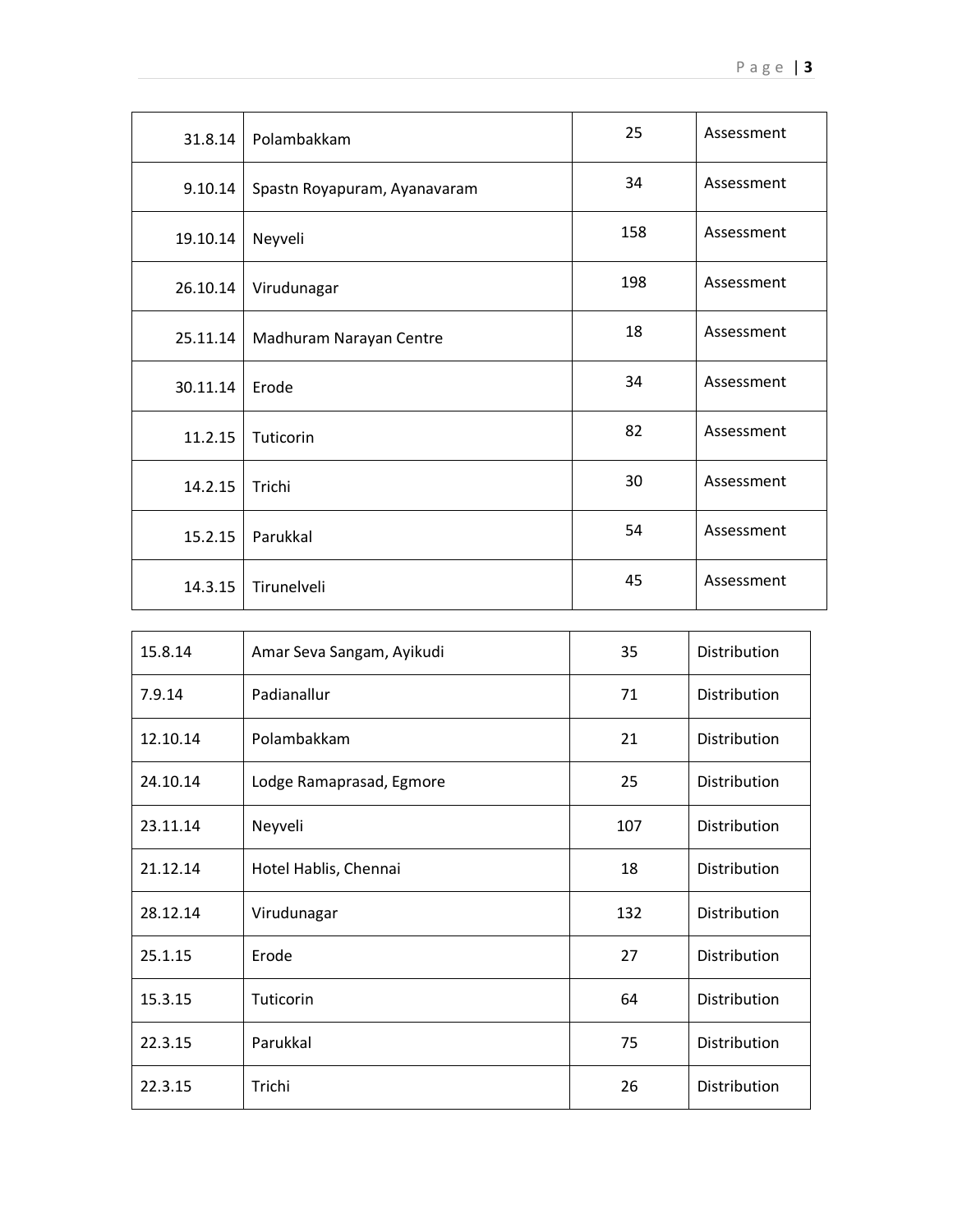**A total of 768 (as against 546 last year) physically challenged persons were assessed and 600 ( 438 last year) at an outlay of Rs. 35, 00, 000/- received mobility aids in the year ending March 2015**

**Photos of our assessment camps**

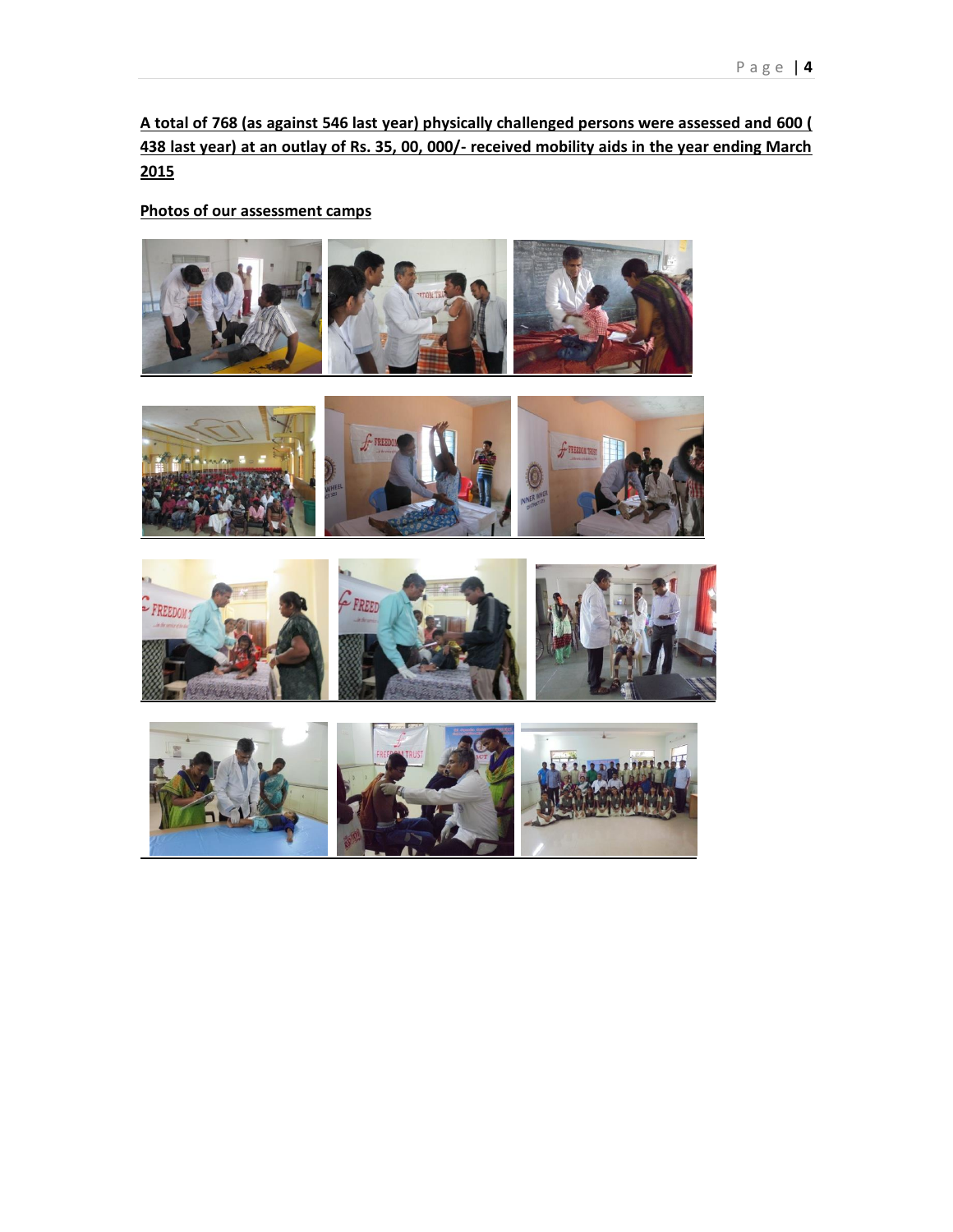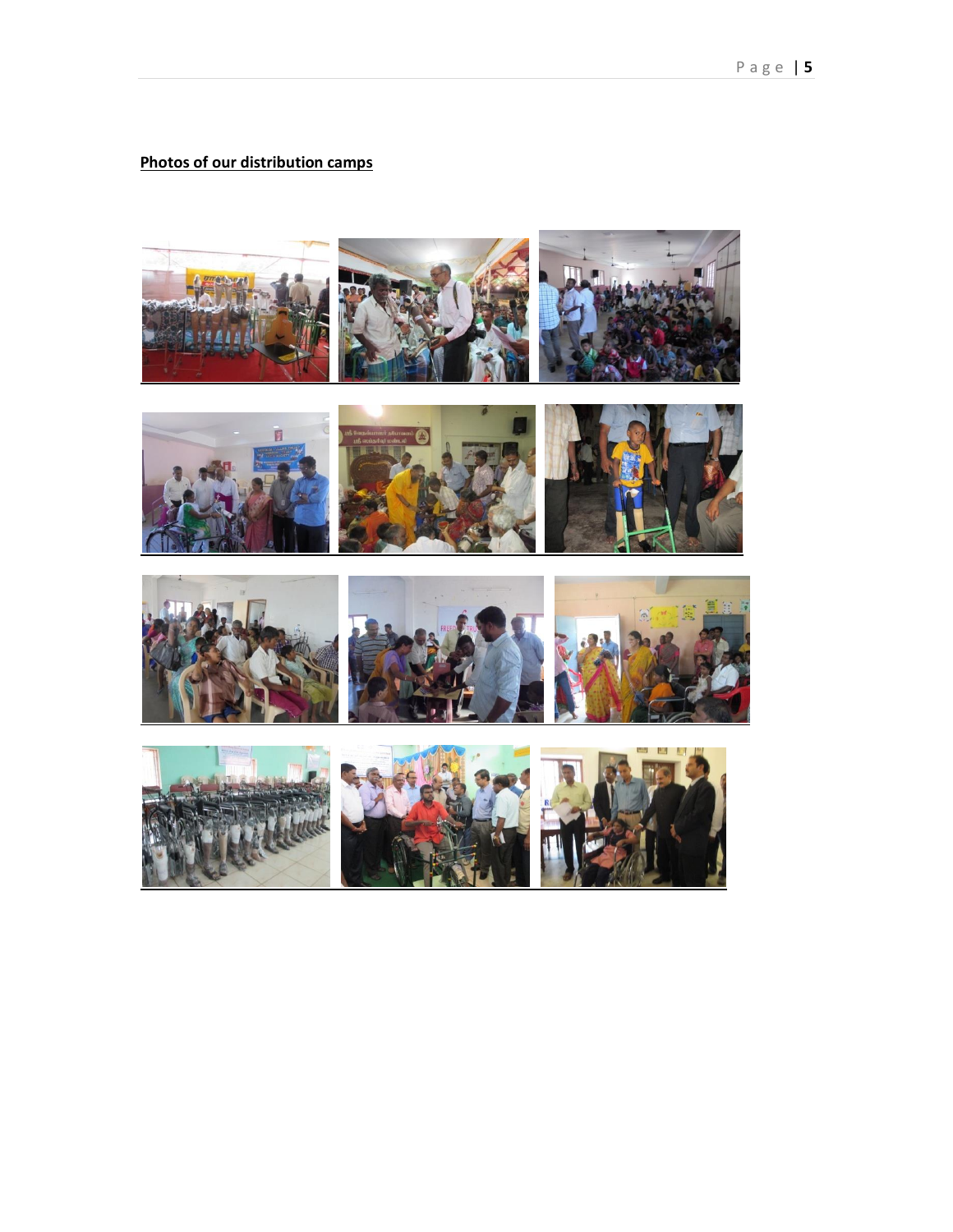#### **SISHUPUNARJANMAM**

To identify exceptionally talented special children and nurture them with training, scholarship & medical assistance and enable them to support themselves through a talent that they are naturally endowed with. The project involves transportation of the children to the trainer or the trainer to them, the amounts paid for their training to them and to their trainers, rehabilitation assistance including physiotherapy and appliances and assistance in obtaining any items for their training like musical instruments or painting materials.

Track record: 5 of our scholars - Vidharte, Mehtab Allam & Suvedha, Lokesh & Aiswarya bagged National Awards for their exceptional talents in drawing over the years and Vishnupriya & Srileka, two other visually impaired students who are being trained in music won State honours for their talent in music and academics. All the scholars who were identified for training in various fields (music, dance, drawing, sports) have chosen the same as their career and are earning a living for themselves. Vidarte one of our first batch of scholars bagged the prestigious Vijay TV Award for her outstanding talent in the field of art on International Women's day on the 8<sup>th</sup> of March 2013.

**DARSHAN Orchestra –** The 2014-15 continued to be an eventful year for the Dashan Orchestra team. They were invited to perform at several marriage functions, birthday parties, temple festivals & corporate functions.

#### **Current list of pearls for the year 2014-2015:**

1. Manoj – Music Visual handicap 2. Nagaraj – Music Visual handicap 3.Akshaya- Music Visual handicap 4.Samaya-Music **Visual handicap** 6. Vishnupriya - Music Visual handicap 7.Srileka – Music Visual handicap 10.Godzen - keyboard Visual handicap 11.Indrakumar **Hearing & speech impaired** 

5 Lokesh – Drawing **Hearing**/speech impaired 8.Rohit Das **Heart Allie Except Engine Except** Hearing & Speech Impaired 9.Raghavi **Hearing & Speech Impaired**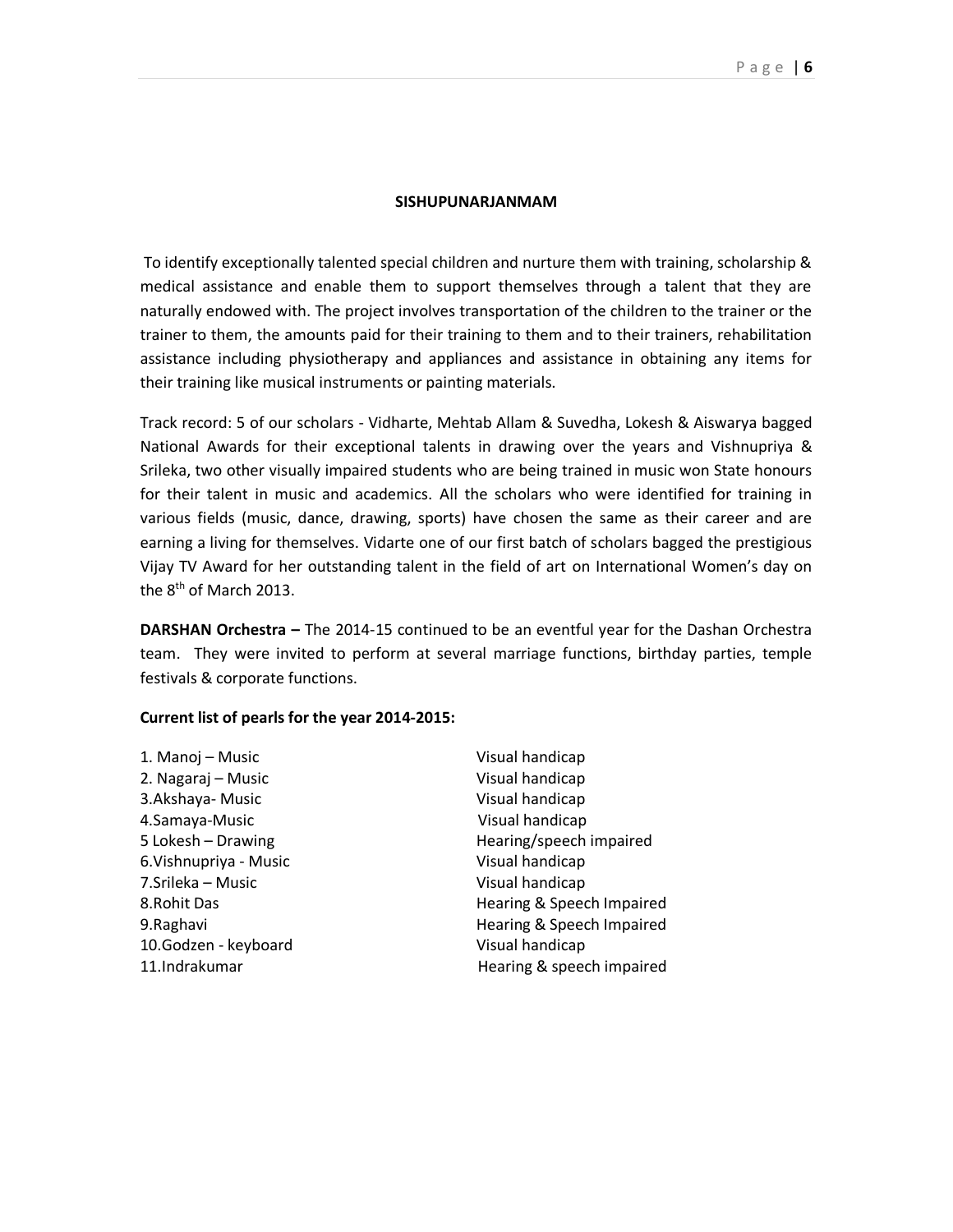#### **CEREBRAL PALSY CLINIC & NEURO REHAB CENTRE**

Cerebral Palsy is a disorder of the brain occurring at the time of pregnancy or during child birth, due to which the child is unable to attain its milestones like coming to sit, stand or walk. There are associated sensory problems such as hearing or vision loss coupled with day to day problems like difficulty in eating or toileting. Appropriate sensory inputs and movement training can help such special children to become more functional and mobile. In this background, Freedom Trust extends treatment to such children at highly subsidized rates. On an average around ten children are being treated on a daily basis by well trained physiotherapists under the able guidance of Dr.Sunder at our new premises at Ramaniyam Krishna,  $1<sup>st</sup>$  Seaward Raod, Thiruvanmiyur. The venue has been let out on lease to Freedom Trust by Smt. Jayalakshmi Sekar, who has been a great well wisher.

We are so thankful to our patrons who have been giving us solid support to all our projects. It is due to their philanthropy and kindness that we have been able to work towards fulfilling our mission – that of giving a better life to the differently abled.

Our patrons for 2014-2015.

Ullas Trust Mr.Hariharan Mr.V.Srikanth Lodge Ramaprasad Mrs.Narayanan Data Telesys Mr.Arun Kumaraswamy Mr. Sruthi Sagar Rotary Club of Mambalam Mr. Vidyashankar, MM Forgings Ramco Group Mr.Ravi Ramiah Mrs. Jayalakshmi Sekar Mrs. Usha Sunder Dr. Tamilarasu BHEL RANE Inner wheels club Ganapathy Sachchidananda Ashram